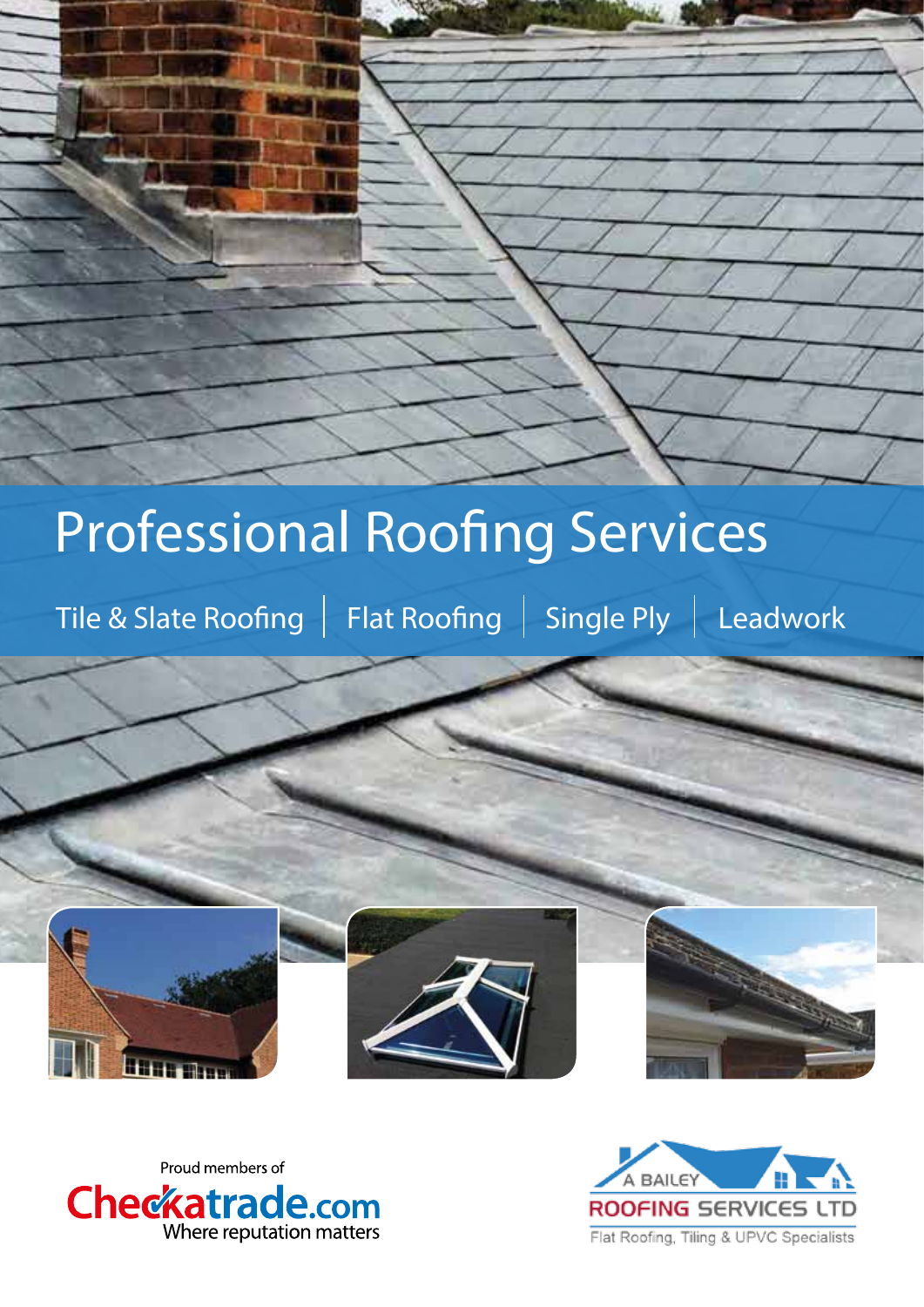

A Bailey Roofing Services Ltd is one of the UK's leaders in Domestic, Industrial and Commercial Roofing. Specialising in the full range of roofing systems.

We produce quality work that is second to none. Our company has an unbeatable record and reputation for excellence gained through meeting and exceeding our customers requirements.

## Tile & Slate Roofing

Your roof slates or tiles not only have to fulfil the role of forming a watertight layer, keeping your home dry, but also need to look good from the moment they're installed and for decades to come.

It's a lot to ask of one material, isn't it? So specifying the right product is an important decision, and one likely to be governed by a number of factors.

Choosing between slate, clay tile or even stone roofing could be dictated by the local planning authority who require it to be in keeping with local construction materials and reflecting local traditions.

Whether it's a single tile that needs replacing, the replacement of an existing roof or a new roof our experienced team will visit you and provide a survey and assessment of the condition of your roof.

From here we will guide you through the various options to find the one the best suits your needs.







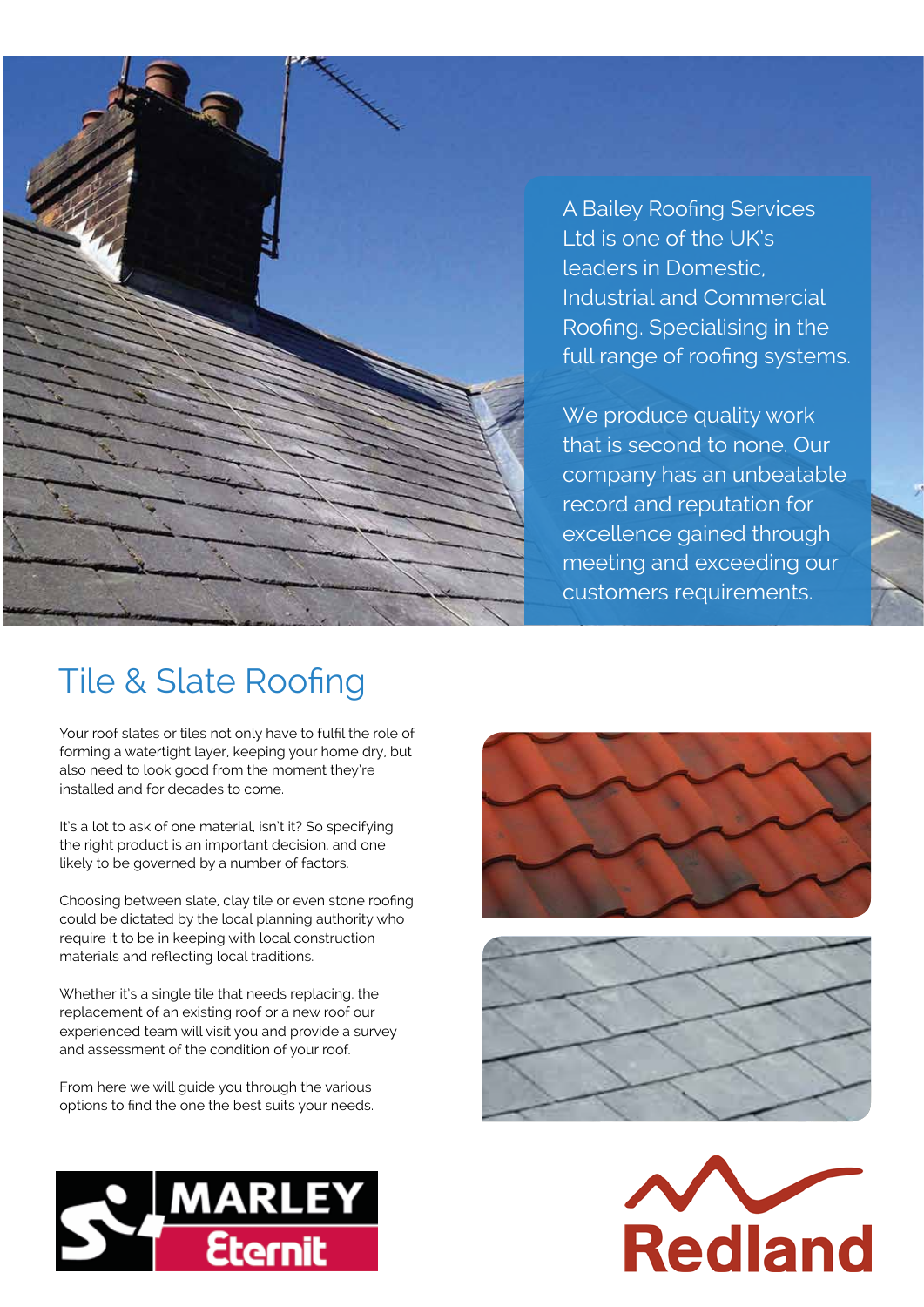# Flat Roofing Systems

A Bailey Roofing Services have been installing quality flat roof waterproofing systems for over 20 years. We have a fully trained and accredited team of installers, and experts knowledge across a diverse range of systems.

#### Torch On Felt Systems

Felt roofing has been an effective method of waterproofing buildings against the elements for over a century. Systems typically comprise of a series of 'built-up' bituminous membranes, including a vapour control layer, an underlay and a high performance, mineral-finished cap sheet. Full warm roof systems can also be specified which incorporate thermally efficient PIR insulation placed between the vapour control layer and underlay.

Felt roofing is an extremely popular choice for many refurbishment projects, due to the fact the it offers tried and tested performance and multi-layer protection.

#### Polymeric Single Ply

Single ply roofing provides an effecgtive, fast-track method of waterproofing both new build and refurbishment projects. As the name suggests, it is applied as a single waterproofing layer and membranes are typically wider than felt roofing systems, so less time is needed to weld and protect seams. Warm roof systems can also be installed that include a polyethylene or bituminous vapour control layer and high performance thermal insulation.

Single ply membranes offer a sleek, attractive finish and many of the more modern materials also provide enhanced environmental credentials.





Our experience in flat roofing solutions is second to none. We are fully versed in both traditional and more modern waterproofing technologies and will always endeavour to match the ideal prodcut to each and every project.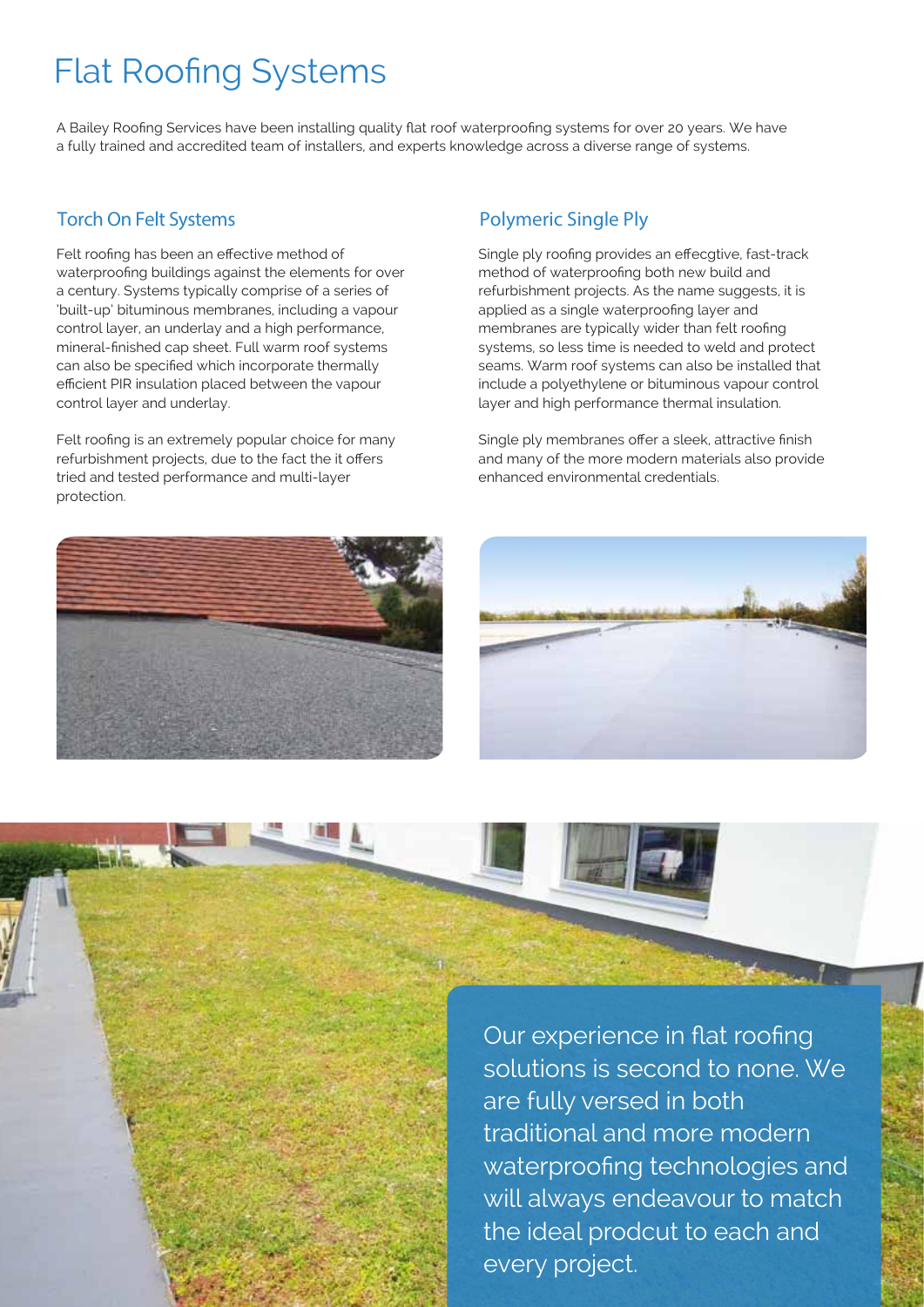## Roofline Solutions

A Bailey Roofing Services expertise also encompasses a comprehensive range of exterior roofline solutions for fascias, soffits and guttering. Whilst this may not grab the headlines design-wise, they play a crucial role in protecting your property from damage.

#### Complete PVC-U Roofline Systems

Roofline components need to be durable, weather resistant, attractive and low maintenance, PVC-U exceeds all of these requirements.

We offer everything you need for fascias, soffits, guttering, dry verges, over-fascia ventilation and can install a system that will brighten up your property, giving it a fresh new lease of life. These high-quality components give your roofline an attractive, cleanedged finish and require minimal maintenance.

All our roofline systems are supplied by the same manufacturer, which means all colours are exactly matched across the product range. That means whites are the same white across all products and woodgrain finishes are all perfectly matched.

Your roofline solution can be further enhanced by various add-ons which help improve ventilation and prevent birds or vermin getting into your roof space.



#### Skylights & Roof Lanterns

Skylights & roof lanterns are designed to give you the ultimate and unrivaled view from your home and extension with supreme sky views.

They are a great way to ensure you're getting the maximum light pay-off when it comes to your glass roof windows. Your room will get up to approximately three times more natural light than you would with vertical windows and a much more even distribution of daylight.

With contemporary slimline designs made from UPVC or aluminium and energy saving glass it not only ensures your skylight & roof lantern will look great and keep your room comfortable no matter what the weather throws at them.

Designed to be low and unobtrusive skylights & roof lanterns on a large glazed roof structure won't over dominate the plot.

Skylights & roof lanterns are also suitable for projects such as flat-roofed extensions, orangeries, new builds, kitchen-diners and garage conversions bringing a stylish ambiance which is pleasing to the eye, while maximising the use of light and space within your home.

Install a skylight or roof lantern on to your new project and you'll have a stunning feature to enjoy year after year.